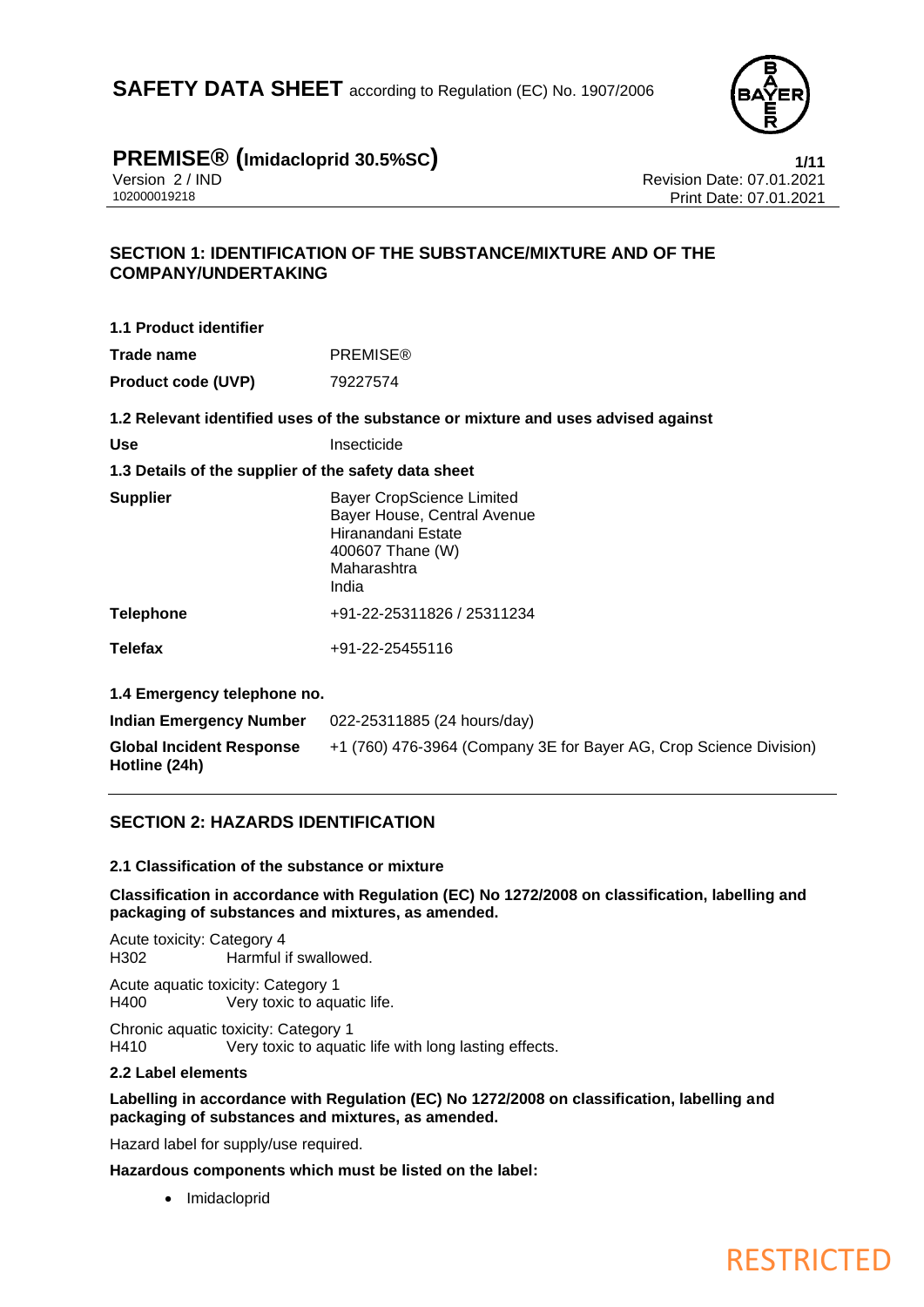

# **PREMISE<sup>®</sup> (Imidacloprid 30.5%SC)**<br>12021 Version 2/IND<br>Revision Date: 07.01.2021

Version 2 / IND<br>102000019218 Print Date: 07.01.2021<br>Print Date: 07.01.2021 Print Date: 07.01.2021



#### **Signal word:** Warning

#### **Hazard statements**

| H <sub>302</sub> | Harmful if swallowed.                                                                                                                                                       |
|------------------|-----------------------------------------------------------------------------------------------------------------------------------------------------------------------------|
| H410             | Very toxic to aquatic life with long lasting effects.                                                                                                                       |
| EUH208           | Contains reaction mass of 5-chloro-2- methyl-2H-isothiazol-3-one and 2-methyl-2H-<br>isothiazol-3- one (3:1), 1,2-benzisothiazolin-3-one. May produce an allergic reaction. |
| EUH401           | To avoid risks to human health and the environment, comply with the instructions for                                                                                        |
|                  | use.                                                                                                                                                                        |

## **Precautionary statements**

| P <sub>280</sub> | Wear protective gloves/ protective clothing/ eye protection/ face protection. |
|------------------|-------------------------------------------------------------------------------|
| $P308 + P311$    | IF exposed or concerned: Call a POISON CENTER/ doctor/ physician.             |
| P391             | Collect spillage.                                                             |
| P <sub>501</sub> | Dispose of contents/container in accordance with local regulation.            |

### **2.3 Other hazards**

No other hazards known.

## **SECTION 3: COMPOSITION/INFORMATION ON INGREDIENTS**

#### **3.2 Mixtures**

#### **Chemical nature**

Suspension concentrate (=flowable concentrate)(SC) Imidacloprid 350 g/l

### **Hazardous components**

Hazard statements according to Regulation (EC) No. 1272/2008

| <b>Name</b>                                                                                                 | CAS-No./                           | <b>Classification</b>                                                                                                                                                                | <b>Conc.</b> [%]         |
|-------------------------------------------------------------------------------------------------------------|------------------------------------|--------------------------------------------------------------------------------------------------------------------------------------------------------------------------------------|--------------------------|
|                                                                                                             | $EC-No.$<br><b>REACH Reg. No.</b>  | <b>REGULATION (EC) No</b><br>1272/2008                                                                                                                                               |                          |
| Imidacloprid                                                                                                | 138261-41-3                        | Acute Tox. 4, H302<br>Aquatic Acute 1, H400<br>Aquatic Chronic 1, H410                                                                                                               | 30.5                     |
| reaction mass of 5-chloro-<br>2- methyl-2H-isothiazol-3-<br>one and 2-methyl-2H-<br>isothiazol-3- one (3:1) | 55965-84-9                         | Acute Tox. 3, H301<br>Acute Tox. 2, H310<br>Acute Tox. 2, H330<br>Skin Corr. 1C, H314<br>Eye Dam. 1, H318<br>Skin Sens. 1A, H317<br>Aquatic Acute 1, H400<br>Aquatic Chronic 1, H410 | $> 0.0002 - <$<br>0.0015 |
| 1,2-Benzisothiazol-3(2H)-<br>one                                                                            | 2634-33-5<br>01-2120761540-60-0003 | Acute Tox. 4, H302<br>Skin Irrit. 2, H315<br>Eye Dam. 1, H318<br>Skin Sens. 1, H317                                                                                                  | $> 0.005 - c$<br>0.05    |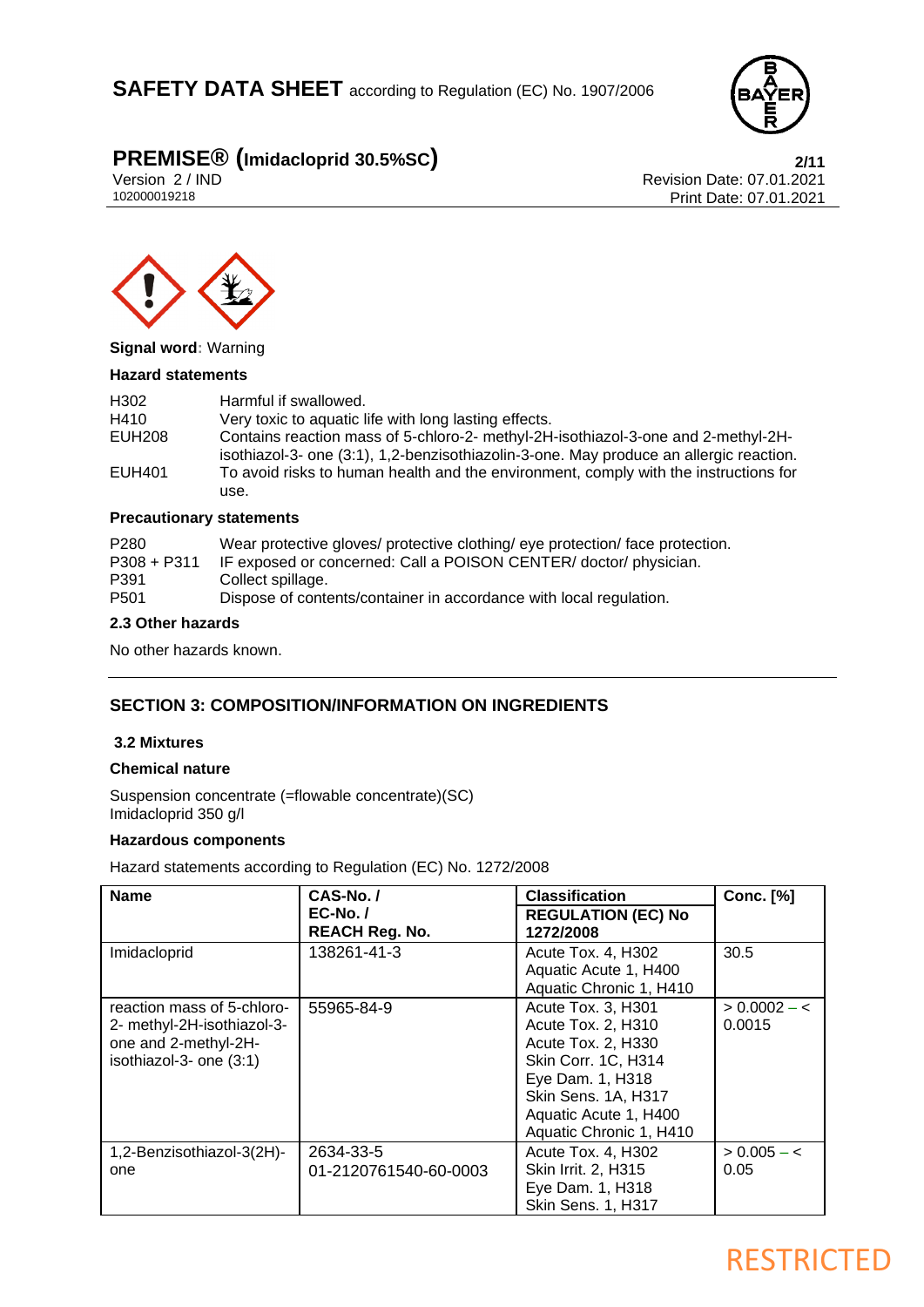

# **PREMISE<sup>®</sup> (Imidacloprid 30.5%SC)**<br>Version 2/IND<br>Revision Date: 07.01.2021

Version 2 / IND<br>102000019218 Print Date: 07.01.2021<br>Print Date: 07.01.2021 Print Date: 07.01.2021

|                 |                                  | Aquatic Acute 1, H400 |  |
|-----------------|----------------------------------|-----------------------|--|
| 1,2-Propanediol | 57-55-6<br>01-2119456809-23-xxxx | Not classified        |  |
| Glycerine       | 56-81-5<br>01-2119471987-18-XXXX | Not classified        |  |

## **Further information**

| Imidacloprid                                                                                                         | 138261-41-3 | M-Factor: 10 (acute), 10 (chronic)   |
|----------------------------------------------------------------------------------------------------------------------|-------------|--------------------------------------|
| reaction mass of 5-<br>chloro-2- methyl-<br>2H-isothiazol-3-<br>one and 2-methyl-<br>2H-isothiazol-3-<br>one $(3:1)$ | 55965-84-9  | M-Factor: 100 (acute), 100 (chronic) |

For the full text of the H-Statements mentioned in this Section, see Section 16.

## **SECTION 4: FIRST AID MEASURES**

#### **4.1 Description of first aid measures**

| <b>General advice</b>                                                          | Move out of dangerous area. Place and transport victim in stable<br>position (lying sideways). Remove contaminated clothing immediately<br>and dispose of safely.                                                                                                                                                                |  |
|--------------------------------------------------------------------------------|----------------------------------------------------------------------------------------------------------------------------------------------------------------------------------------------------------------------------------------------------------------------------------------------------------------------------------|--|
| <b>Inhalation</b>                                                              | Move to fresh air. Keep patient warm and at rest. Call a physician or<br>poison control center immediately.                                                                                                                                                                                                                      |  |
| <b>Skin contact</b>                                                            | Wash off thoroughly with plenty of soap and water, if available with<br>polyethyleneglycol 400, subsequently rinse with water. If symptoms<br>persist, call a physician.                                                                                                                                                         |  |
| Eye contact                                                                    | Rinse immediately with plenty of water, also under the eyelids, for at<br>least 15 minutes. Remove contact lenses, if present, after the first 5<br>minutes, then continue rinsing eye. Get medical attention if irritation<br>develops and persists.                                                                            |  |
| Ingestion                                                                      | Rinse mouth. Do NOT induce vomiting. Call a physician or poison<br>control center immediately.                                                                                                                                                                                                                                   |  |
|                                                                                | 4.2 Most important symptoms and effects, both acute and delayed                                                                                                                                                                                                                                                                  |  |
| <b>Symptoms</b>                                                                | If large amounts are ingested, the following symptoms may occur:                                                                                                                                                                                                                                                                 |  |
|                                                                                | Vomiting, Dizziness, Abdominal pain, Nausea                                                                                                                                                                                                                                                                                      |  |
|                                                                                | Symptoms and hazards refer to effects observed after intake of<br>significant amounts of the active ingredient(s).                                                                                                                                                                                                               |  |
| 4.3 Indication of any immediate medical attention and special treatment needed |                                                                                                                                                                                                                                                                                                                                  |  |
| <b>Treatment</b>                                                               | Treat symptomatically. Monitor: respiratory and cardiac functions. In<br>case of ingestion gastric lavage should be considered in cases of<br>significant ingestions only within the first 2 hours. However, the<br>application of activated charcoal and sodium sulphate is always<br>advisable. There is no specific antidote. |  |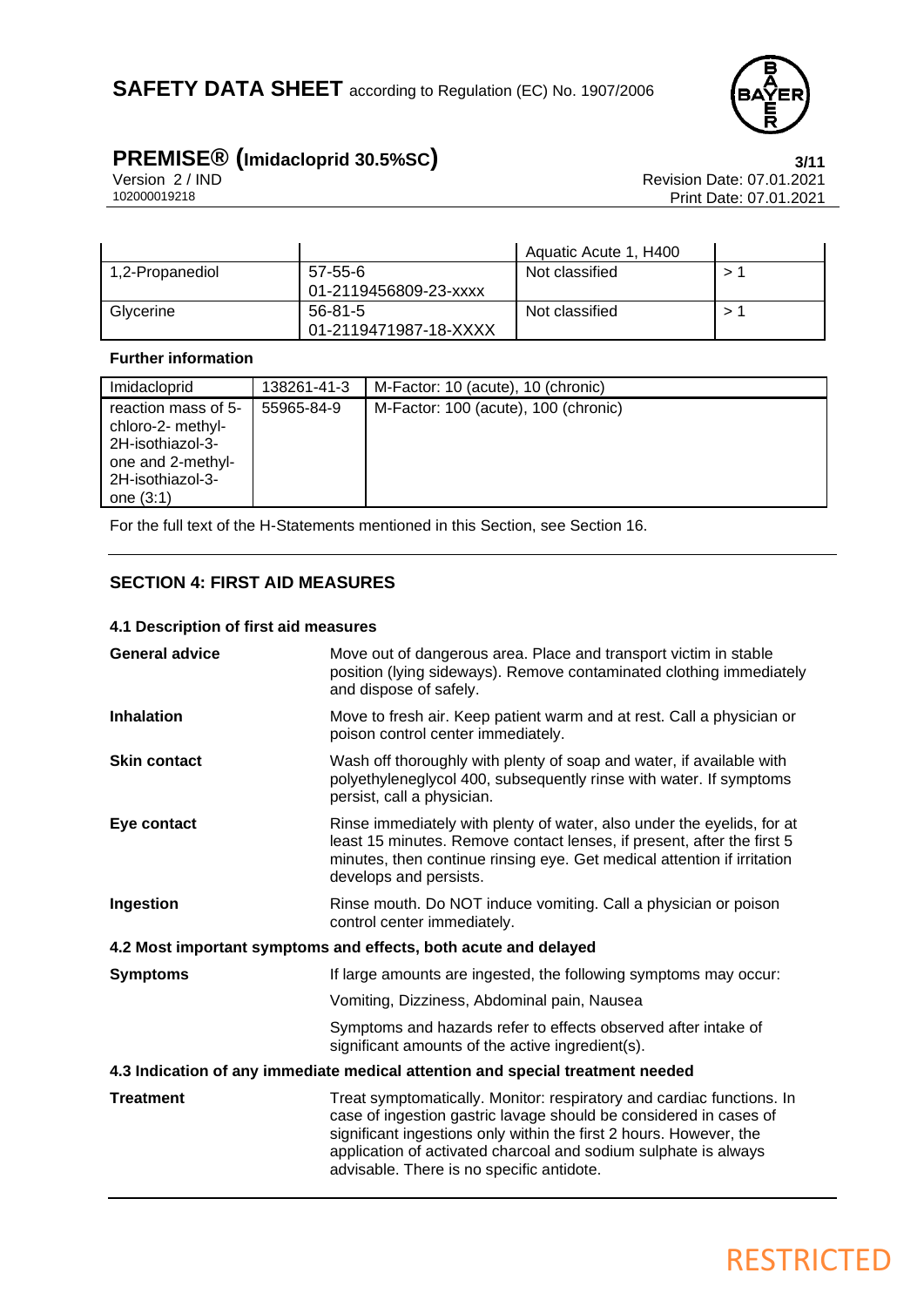

## **PREMISE® (Imidacloprid 30.5%SC) 4/11**

Version 2 / IND Revision Date: 07.01.2021 102000019218 Print Date: 07.01.2021

## **SECTION 5: FIREFIGHTING MEASURES**

| 5.1 Extinguishing media                                         |                                                                                                                                                                      |
|-----------------------------------------------------------------|----------------------------------------------------------------------------------------------------------------------------------------------------------------------|
| <b>Suitable</b>                                                 | Water spray, Carbon dioxide (CO2), Foam, Sand                                                                                                                        |
| Unsuitable                                                      | None known.                                                                                                                                                          |
| <b>Hazchem Code</b>                                             | 3Z                                                                                                                                                                   |
| 5.2 Special hazards arising<br>from the substance or<br>mixture | In the event of fire the following may be released:, Hydrogen chloride<br>(HCI), Hydrogen cyanide (hydrocyanic acid), Carbon monoxide (CO),<br>Nitrogen oxides (NOx) |
| 5.3 Advice for firefighters                                     |                                                                                                                                                                      |
| <b>Special protective</b><br>equipment for firefighters         | In the event of fire and/or explosion do not breathe fumes. In the event<br>of fire, wear self-contained breathing apparatus.                                        |
| <b>Further information</b>                                      | Contain the spread of the fire-fighting media. Do not allow run-off from<br>fire fighting to enter drains or water courses.                                          |

## **SECTION 6: ACCIDENTAL RELEASE MEASURES**

| 6.1 Personal precautions, protective equipment and emergency procedures |                                                                                                                                                                                                                                                          |  |
|-------------------------------------------------------------------------|----------------------------------------------------------------------------------------------------------------------------------------------------------------------------------------------------------------------------------------------------------|--|
| <b>Precautions</b>                                                      | Avoid contact with spilled product or contaminated surfaces. Use<br>personal protective equipment.                                                                                                                                                       |  |
| <b>6.2 Environmental</b><br>precautions                                 | Do not allow to get into surface water, drains and ground water.                                                                                                                                                                                         |  |
| 6.3 Methods and materials for containment and cleaning up               |                                                                                                                                                                                                                                                          |  |
| Methods for cleaning up                                                 | Soak up with inert absorbent material (e.g. sand, silica gel, acid<br>binder, universal binder, sawdust). Clean contaminated floors and<br>objects thoroughly, observing environmental regulations. Keep in<br>suitable, closed containers for disposal. |  |
| <b>Additional advice</b>                                                | Check also for any local site procedures.                                                                                                                                                                                                                |  |
| 6.4 Reference to other<br>sections                                      | Information regarding safe handling, see section 7.<br>Information regarding personal protective equipment, see section 8.<br>Information regarding waste disposal, see section 13.                                                                      |  |

## **SECTION 7: HANDLING AND STORAGE**

**7.1 Precautions for safe handling**

| Advice on safe handling                                   | Use only in area provided with appropriate exhaust ventilation.                                                                         |
|-----------------------------------------------------------|-----------------------------------------------------------------------------------------------------------------------------------------|
| <b>Advice on protection</b><br>against fire and explosion | No special precautions required.                                                                                                        |
| <b>Hygiene measures</b>                                   | Avoid contact with skin, eyes and clothing. Keep working clothes<br>separately. Wash hands before breaks and immediately after handling |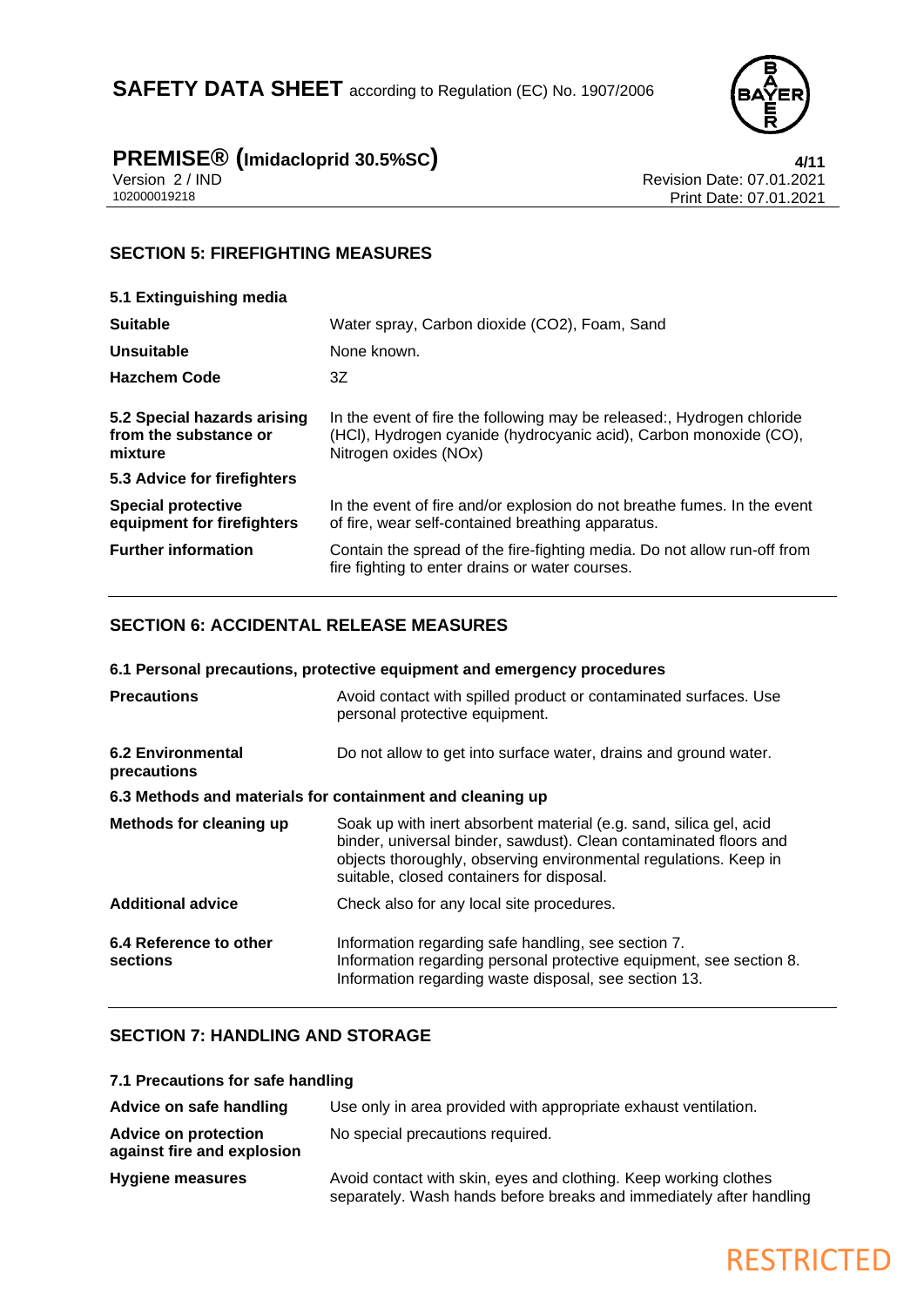

# **PREMISE<sup>®</sup> (Imidacloprid 30.5%SC) 5/11**<br>Version 2/IND<br>Revision Date: 07.01.2021

| Version 2 / IN |  |
|----------------|--|
| 102000010218   |  |

Revision Date: 07.01.2021 Print Date: 07.01.2021

the product. Remove soiled clothing immediately and clean thoroughly before using again. Garments that cannot be cleaned must be destroyed (burnt).

#### **7.2 Conditions for safe storage, including any incompatibilities**

**Requirements for storage areas and containers** Store in original container. Keep containers tightly closed in a dry, cool and well-ventilated place. Store in a place accessible by authorized persons only. Keep away from direct sunlight.

**7.3 Specific end use(s)** Refer to the label and/or leaflet.

## **SECTION 8: EXPOSURE CONTROLS/PERSONAL PROTECTION**

#### **8.1 Control parameters**

| <b>Components</b> | CAS-No.     | <b>Control parameters</b> | <b>Update</b> | <b>Basis</b> |
|-------------------|-------------|---------------------------|---------------|--------------|
| Imidacloprid      | 138261-41-3 | ′ mg/m3<br>v. 7           |               | OES BCS*     |
|                   |             | 'TWA)                     |               |              |

\*OES BCS: Internal Bayer AG, Crop Science Division "Occupational Exposure Standard"

#### **8.2 Exposure controls**

#### **Personal protective equipment**

In normal use and handling conditions please refer to the label and/or leaflet. In all other cases the following recommendations would apply.

| <b>Respiratory protection</b> | Respiratory protection is not required under anticipated<br>circumstances of exposure.<br>instructions regarding wearing and maintenance.              | Respiratory protection should only be used to control residual risk of<br>short duration activities, when all reasonably practicable steps have<br>been taken to reduce exposure at source e.g. containment and/or<br>local extract ventilation. Always follow respirator manufacturer's                                                                                                                                                                                                                                                                                                       |
|-------------------------------|--------------------------------------------------------------------------------------------------------------------------------------------------------|------------------------------------------------------------------------------------------------------------------------------------------------------------------------------------------------------------------------------------------------------------------------------------------------------------------------------------------------------------------------------------------------------------------------------------------------------------------------------------------------------------------------------------------------------------------------------------------------|
| <b>Hand protection</b>        | contact time.<br>drinking, smoking or using the toilet.<br>Material<br>Rate of permeability<br>Glove thickness<br>Protective index<br><b>Directive</b> | Please observe the instructions regarding permeability and<br>breakthrough time which are provided by the supplier of the gloves.<br>Also take into consideration the specific local conditions under which<br>the product is used, such as the danger of cuts, abrasion, and the<br>Wash gloves when contaminated. Dispose of when contaminated<br>inside, when perforated or when contamination on the outside cannot<br>be removed. Wash hands frequently and always before eating,<br>Nitrile rubber<br>$>480$ min<br>$> 0.4$ mm<br>Class 6<br>Protective gloves complying with EN<br>374. |
| Eye protection                |                                                                                                                                                        | Wear goggles (conforming to $EN166$ , Field of Use = 5 or equivalent).                                                                                                                                                                                                                                                                                                                                                                                                                                                                                                                         |
| Skin and body protection      | Wear standard coveralls and Category 3 Type 6 suit.<br>type suit.                                                                                      | If there is a risk of significant exposure, consider a higher protective                                                                                                                                                                                                                                                                                                                                                                                                                                                                                                                       |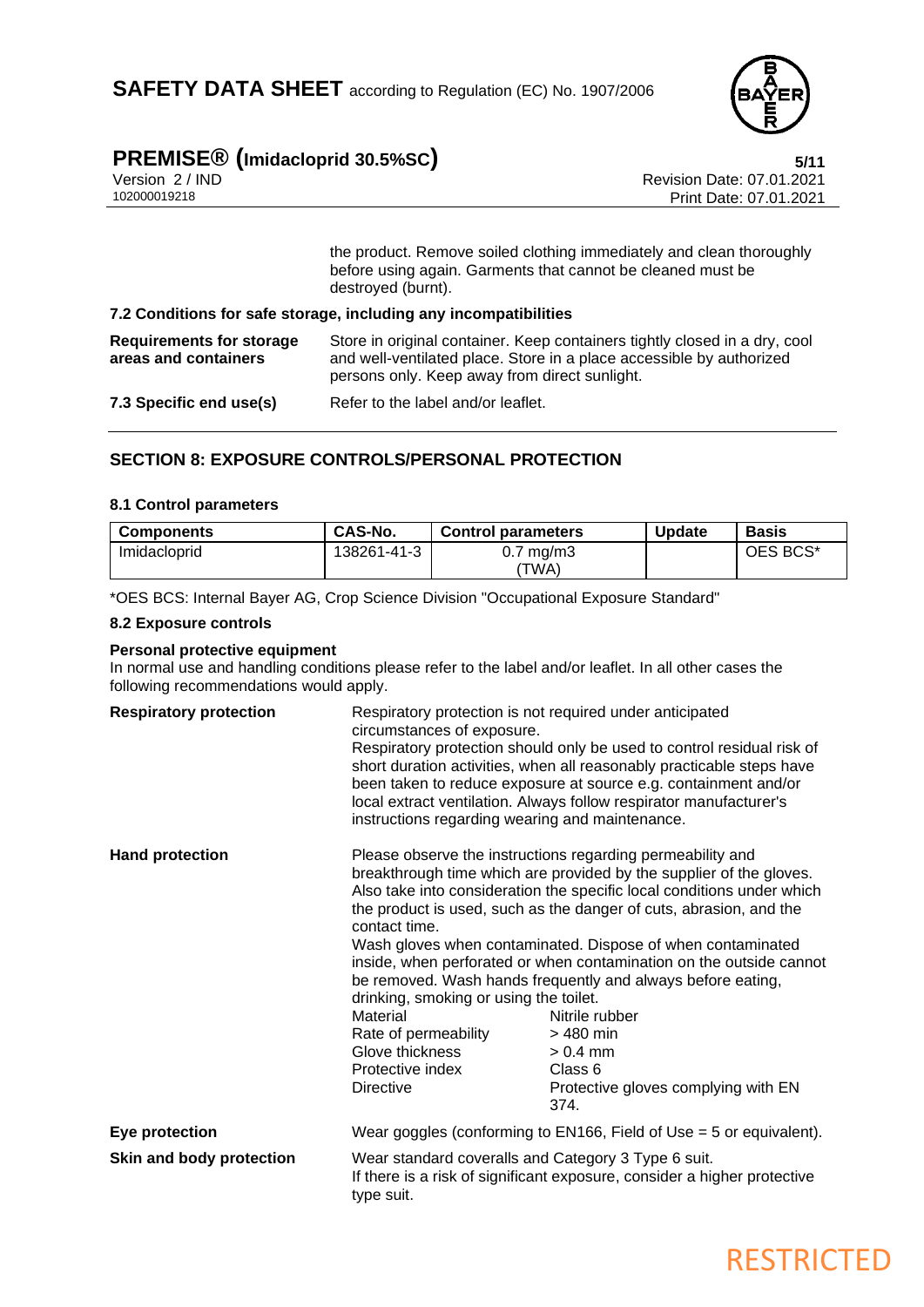

# **PREMISE<sup>®</sup> (Imidacloprid 30.5%SC) 6/11**<br>Version 2/IND **6/11**

Version 2 / IND<br>102000019218 Print Date: 07.01.2021<br>Print Date: 07.01.2021 Print Date: 07.01.2021

> Wear two layers of clothing wherever possible. Polyester/cotton or cotton overalls should be worn under chemical protection suit and should be professionally laundered frequently. If chemical protection suit is splashed, sprayed or significantly contaminated, decontaminate as far as possible, then carefully remove and dispose of as advised by manufacturer.

## **SECTION 9: PHYSICAL AND CHEMICAL PROPERTIES**

| Form                                                     | suspension                                                   |
|----------------------------------------------------------|--------------------------------------------------------------|
| Colour                                                   | white                                                        |
| Odour                                                    | weak, characteristic                                         |
| <b>Odour Threshold</b>                                   | No data available                                            |
| рH                                                       | 7.0 - 8.5 (100 %) (23 °C)                                    |
| <b>Melting point/range</b>                               | No data available                                            |
| <b>Boiling Point</b>                                     | No data available                                            |
| <b>Flash point</b>                                       | none                                                         |
| <b>Flammability</b>                                      | No data available                                            |
| <b>Auto-ignition temperature</b>                         | No data available                                            |
| Self-accelarating<br>decomposition temperature<br>(SADT) | No data available                                            |
| <b>Upper explosion limit</b>                             | No data available                                            |
| <b>Lower explosion limit</b>                             | No data available                                            |
| Vapour pressure                                          | No data available                                            |
| <b>Evaporation rate</b>                                  | No data available                                            |
| <b>Relative vapour density</b>                           | No data available                                            |
| <b>Density</b>                                           | ca. 1.15 g/cm <sup>3</sup> (20 °C)                           |
| <b>Water solubility</b>                                  | miscible                                                     |
| <b>Partition coefficient: n-</b><br>octanol/water        | Imidacloprid: log Pow: 0.57                                  |
| <b>Viscosity, kinematic</b>                              | No data available                                            |
| <b>Oxidizing properties</b>                              | No data available                                            |
| <b>Explosivity</b>                                       | No data available                                            |
| 9.2 Other information                                    | Further safety related physical-chemical data are not known. |
|                                                          |                                                              |

## **9.1 Information on basic physical and chemical properties**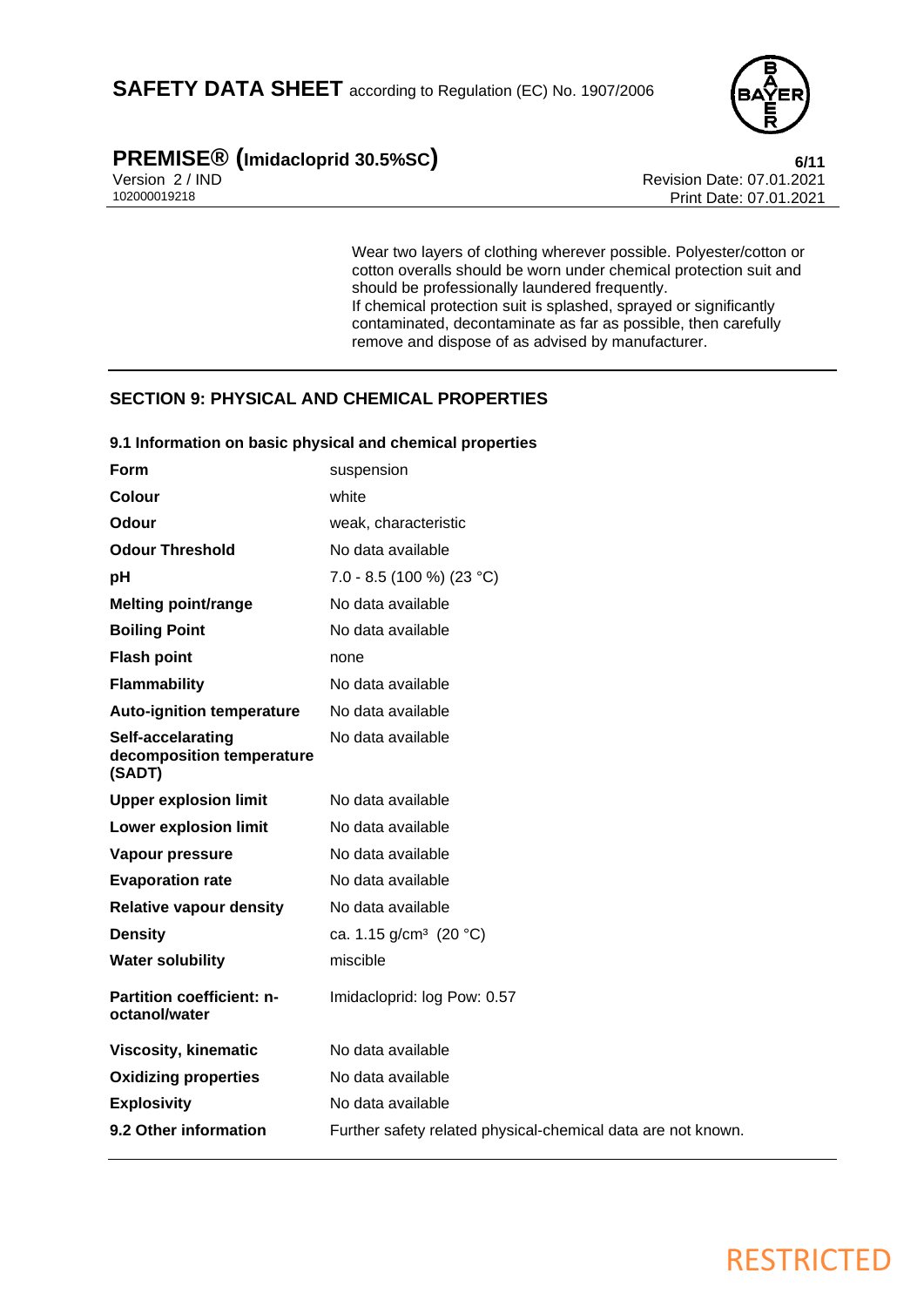

# **PREMISE® (Imidacloprid 30.5%SC) 7/11**

Version 2 / IND<br>102000019218 Print Date: 07.01.2021<br>Print Date: 07.01.2021 Print Date: 07.01.2021

## **SECTION 10: STABILITY AND REACTIVITY**

| 10.1 Reactivity                                 |                                                                                         |
|-------------------------------------------------|-----------------------------------------------------------------------------------------|
| <b>Thermal decomposition</b>                    | Stable under normal conditions.                                                         |
| <b>10.2 Chemical stability</b>                  | Stable under recommended storage conditions.                                            |
| 10.3 Possibility of<br>hazardous reactions      | No hazardous reactions when stored and handled according to<br>prescribed instructions. |
| 10.4 Conditions to avoid                        | Extremes of temperature and direct sunlight.                                            |
| 10.5 Incompatible materials                     | Store only in the original container.                                                   |
| <b>10.6 Hazardous</b><br>decomposition products | No decomposition products expected under normal conditions of use.                      |

## **SECTION 11: TOXICOLOGICAL INFORMATION**

#### **11.1 Information on toxicological effects**

| <b>Acute oral toxicity</b>                  | LD50 (Rat) $>$ 300 - < 2,000 mg/kg<br>Test conducted with a similar formulation.                                                                                                      |
|---------------------------------------------|---------------------------------------------------------------------------------------------------------------------------------------------------------------------------------------|
| <b>Acute inhalation toxicity</b>            | $LC50$ (Rat) > 2.743 mg/l<br>Exposure time: 4 h<br>Highest attainable concentration.<br>Determined in the form of a respirable aerosol.<br>Test conducted with a similar formulation. |
| <b>Acute dermal toxicity</b>                | LD50 (Rat) $> 2,000$ mg/kg<br>Test conducted with a similar formulation.                                                                                                              |
| <b>Skin corrosion/irritation</b>            | No skin irritation (Rabbit)<br>Test conducted with a similar formulation.                                                                                                             |
| Serious eye damage/eye<br>irritation        | No eye irritation (Rabbit)<br>Test conducted with a similar formulation.                                                                                                              |
| <b>Respiratory or skin</b><br>sensitisation | Skin: Non-sensitizing. (Mouse)<br>OECD Test Guideline 429, local lymph node assay (LLNA)<br>Test conducted with a similar formulation.                                                |

#### **Assessment STOT Specific target organ toxicity – single exposure**

Imidacloprid: Based on available data, the classification criteria are not met.

#### **Assessment STOT Specific target organ toxicity – repeated exposure**

Imidacloprid did not cause specific target organ toxicity in experimental animal studies.

#### **Assessment mutagenicity**

Imidacloprid was not mutagenic or genotoxic based on the overall weight of evidence in a battery of in vitro and in vivo tests.

#### **Assessment carcinogenicity**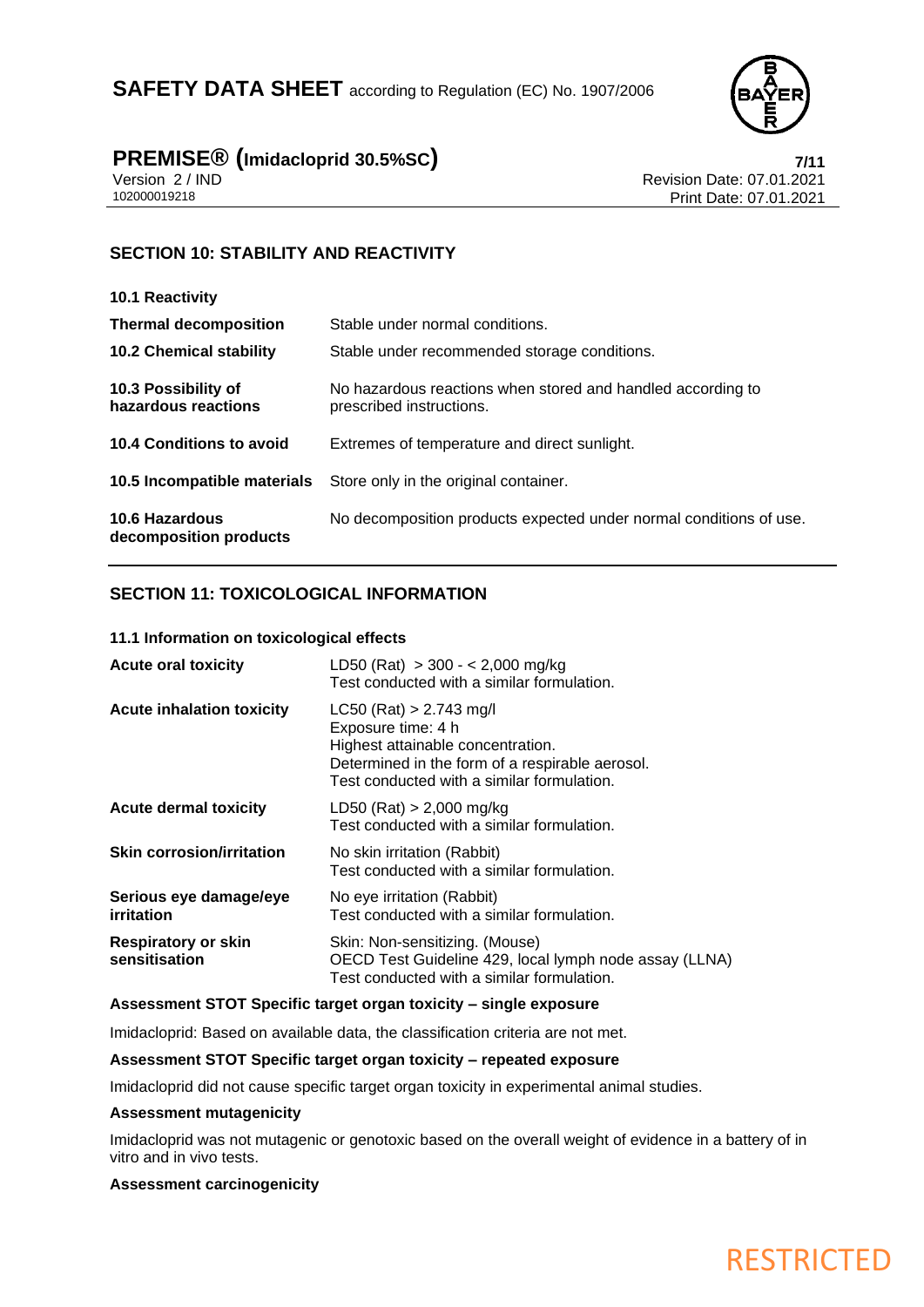

# **PREMISE<sup>®</sup> (Imidacloprid 30.5%SC) 8/11**<br>Version 2/IND **8/11**

Version 2 / IND<br>102000019218 Print Date: 07.01.2021<br>Print Date: 07.01.2021 Print Date: 07.01.2021

Imidacloprid was not carcinogenic in lifetime feeding studies in rats and mice.

## **Assessment toxicity to reproduction**

Imidacloprid caused reproduction toxicity in a two-generation study in rats only at dose levels also toxic to the parent animals. The reproduction toxicity seen with Imidacloprid is related to parental toxicity.

#### **Assessment developmental toxicity**

Imidacloprid caused developmental toxicity only at dose levels toxic to the dams. The developmental effects seen with Imidacloprid are related to maternal toxicity.

#### **Aspiration hazard**

Based on available data, the classification criteria are not met.

## **SECTION 12: ECOLOGICAL INFORMATION**

**12.1 Toxicity**

| <b>Toxicity to fish</b>                             | LC50 (Oncorhynchus mykiss (rainbow trout)) 211 mg/l<br>Exposure time: 96 h<br>The value mentioned relates to the active ingredient imidacloprid.                                                                                                                                                 |
|-----------------------------------------------------|--------------------------------------------------------------------------------------------------------------------------------------------------------------------------------------------------------------------------------------------------------------------------------------------------|
| <b>Toxicity to aquatic</b><br>invertebrates         | EC50 (Daphnia magna (Water flea)) 85 mg/l<br>Exposure time: 48 h<br>The value mentioned relates to the active ingredient imidacloprid.<br>EC50 (Chironomus riparius (non-biting midge)) 0.0552 mg/l<br>Exposure time: 24 h<br>The value mentioned relates to the active ingredient imidacloprid. |
| <b>Chronic toxicity to aquatic</b><br>invertebrates | EC10 (Chironomus riparius (non-biting midge)): 2,09 µg/l<br>Exposure time: 28 d<br>The value mentioned relates to the active ingredient imidacloprid.                                                                                                                                            |
| <b>Toxicity to aquatic plants</b>                   | IC50 (Desmodesmus subspicatus (green algae)) > 10 mg/l<br>Growth rate; Exposure time: 72 h<br>The value mentioned relates to the active ingredient imidacloprid.                                                                                                                                 |
| 12.2 Persistence and degradability                  |                                                                                                                                                                                                                                                                                                  |
| <b>Biodegradability</b>                             | Imidacloprid:<br>Not rapidly biodegradable                                                                                                                                                                                                                                                       |
| Koc                                                 | Imidacloprid: Koc: 225                                                                                                                                                                                                                                                                           |
| 12.3 Bioaccumulative potential                      |                                                                                                                                                                                                                                                                                                  |
| <b>Bioaccumulation</b>                              | Imidacloprid:<br>Does not bioaccumulate.                                                                                                                                                                                                                                                         |
| 12.4 Mobility in soil                               |                                                                                                                                                                                                                                                                                                  |
| <b>Mobility in soil</b>                             | Imidacloprid: Moderately mobile in soils                                                                                                                                                                                                                                                         |
| 12.5 Results of PBT and vPvB assessment             |                                                                                                                                                                                                                                                                                                  |
| <b>PBT and vPvB assessment</b>                      | Imidacloprid: This substance is not considered to be persistent,<br>bioaccumulative and toxic (PBT). This substance is not considered to be<br>very persistent and very bioaccumulative (vPvB).                                                                                                  |
| 12.6 Other adverse effects                          |                                                                                                                                                                                                                                                                                                  |
| <b>Additional ecological</b>                        | No other effects to be mentioned.                                                                                                                                                                                                                                                                |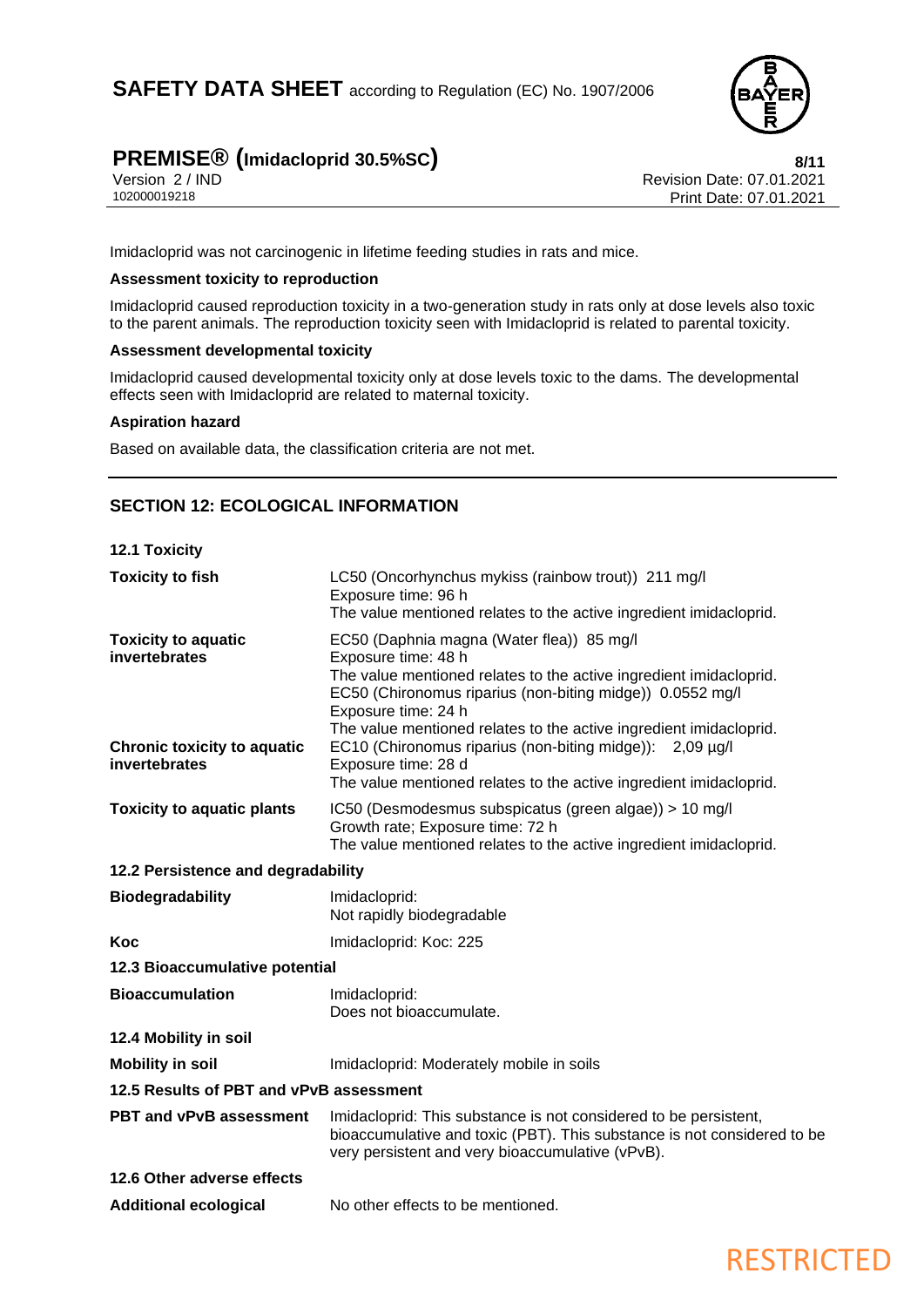

# **PREMISE<sup>®</sup> (Imidacloprid 30.5%SC) 9/11**<br>Version 2/IND **PREMISE**

Version 2 / IND<br>102000019218 Print Date: 07.01.2021<br>Print Date: 07.01.2021 Print Date: 07.01.2021

## **information**

## **SECTION 13: DISPOSAL CONSIDERATIONS**

#### **13.1 Waste treatment methods**

| <b>Product</b>                | In accordance with current regulations and, if necessary, after<br>consultation with the site operator and/or with the responsible authority,<br>the product may be taken to a waste disposal site or incineration plant. |
|-------------------------------|---------------------------------------------------------------------------------------------------------------------------------------------------------------------------------------------------------------------------|
| <b>Contaminated packaging</b> | Not completely emptied packagings should be disposed of as<br>hazardous waste.                                                                                                                                            |
| Legal basis                   |                                                                                                                                                                                                                           |
|                               | لمزادينا المواجهين والموارد والتواسع وعووانا وبتواصحها المنازعة والتاموان والشريعة والتواصيف وبالموارد الملاحظ                                                                                                            |

**Waste key in accordance with Schedule I of the Hazardous Waste Rules, 2008 as amended (India - EP Act):**

29.1Process wastes/residues

29.3Date-expired and off-specification pesticides

## **SECTION 14: TRANSPORT INFORMATION**

| <b>ADR/RID/ADN</b>              |                                              |
|---------------------------------|----------------------------------------------|
| 14.1 UN number                  | 3082                                         |
| 14.2 Proper shipping name       | ENVIRONMENTALLY HAZARDOUS SUBSTANCE, LIQUID, |
|                                 | N.O.S.                                       |
|                                 | (IMIDACLOPRID SOLUTION)                      |
| 14.3 Transport hazard class(es) | 9                                            |
| 14.4 Packaging Group            | Ш                                            |
| 14.5 Environm. Hazardous Mark   | <b>YES</b>                                   |
| Hazard no.                      | 90                                           |
| <b>Hazchem Code</b>             | 3Ζ                                           |

This classification is in principle not valid for carriage by tank vessel on inland waterways. Please refer to the manufacturer for further information.

| 14.1 UN number<br>14.2 Proper shipping name   | 3082<br>ENVIRONMENTALLY HAZARDOUS SUBSTANCE, LIQUID,<br>N.O.S.<br>(IMIDACLOPRID SOLUTION) |
|-----------------------------------------------|-------------------------------------------------------------------------------------------|
| 14.3 Transport hazard class(es)               | 9                                                                                         |
| 14.4 Packaging Group<br>14.5 Marine pollutant | Ш<br><b>YES</b>                                                                           |
| <b>IATA</b>                                   |                                                                                           |
| 14.1 UN number                                | 3082                                                                                      |
| 14.2 Proper shipping name                     | ENVIRONMENTALLY HAZARDOUS SUBSTANCE, LIQUID,<br>N.O.S.                                    |
|                                               | (IMIDACLOPRID SOLUTION)                                                                   |
| 14.3 Transport hazard class(es)               | 9                                                                                         |
| 14.4 Packaging Group                          | Ш                                                                                         |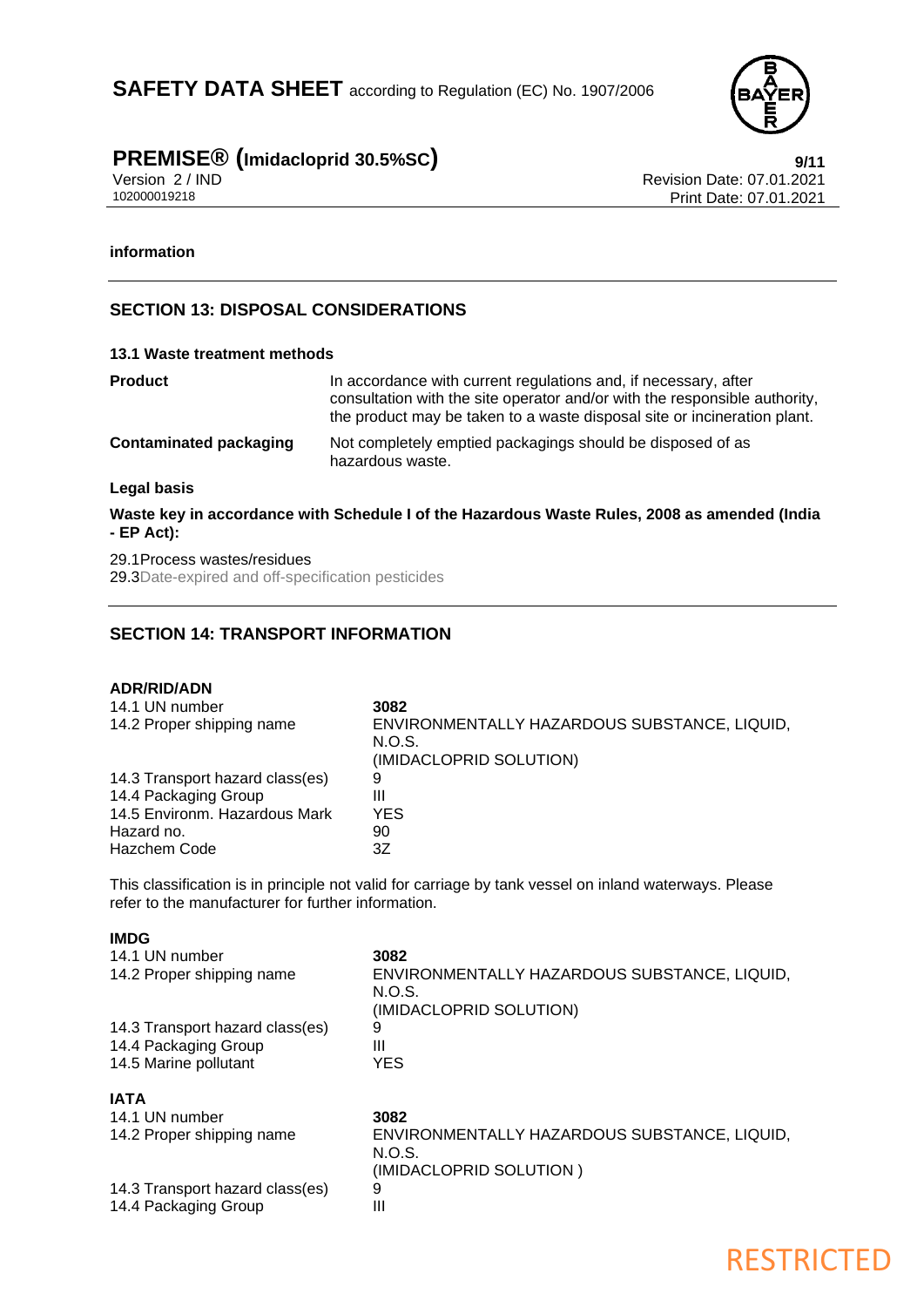

# **PREMISE® (Imidacloprid 30.5%SC) 10/11**

Version 2 / IND<br>102000019218 Print Date: 07.01.2021<br>Print Date: 07.01.2021 Print Date: 07.01.2021

14.5 Environm. Hazardous Mark YES

## **14.6 Special precautions for user**

See sections 6 to 8 of this Safety Data Sheet.

**14.7 Transport in bulk according to Annex II of MARPOL and the IBC Code** No transport in bulk according to the IBC Code.

## **SECTION 15: REGULATORY INFORMATION**

## **15.1 Safety, health and environmental regulations/legislation specific for the substance or mixture**

### **Further information**

WHO-classification: II (Moderately hazardous)

**Labeling according to Insecticide Rules 1971 as amended. (INDIA)**



Class II: Highly toxic Colour: bright yellow Poison! Keep out of the reach of children.

## **SECTION 16: OTHER INFORMATION**

## **Text of the hazard statements mentioned in Section 3**

- H301 Toxic if swallowed.<br>H302 Harmful if swallowe
- Harmful if swallowed.
- H310 Fatal in contact with skin.
- H314 Causes severe skin burns and eye damage.
- H315 Causes skin irritation.
- H317 May cause an allergic skin reaction.
- H318 Causes serious eye damage.
- H330 Fatal if inhaled.
- H400 Very toxic to aquatic life.
- H410 Very toxic to aquatic life with long lasting effects.

### **Abbreviations and acronyms**

| <b>ADN</b>    | European Agreement concerning the International Carriage of Dangerous Goods by<br><b>Inland Waterways</b> |
|---------------|-----------------------------------------------------------------------------------------------------------|
| ADR.          | European Agreement concerning the International Carriage of Dangerous Goods by<br>Road                    |
| ATE.          | Acute toxicity estimate                                                                                   |
| CAS-Nr.       | <b>Chemical Abstracts Service number</b>                                                                  |
| Conc.         | Concentration                                                                                             |
| EC-No.        | European community number                                                                                 |
| ECx           | Effective concentration to x %                                                                            |
| <b>EINECS</b> | European inventory of existing commercial substances                                                      |
| <b>ELINCS</b> | European list of notified chemical substances                                                             |